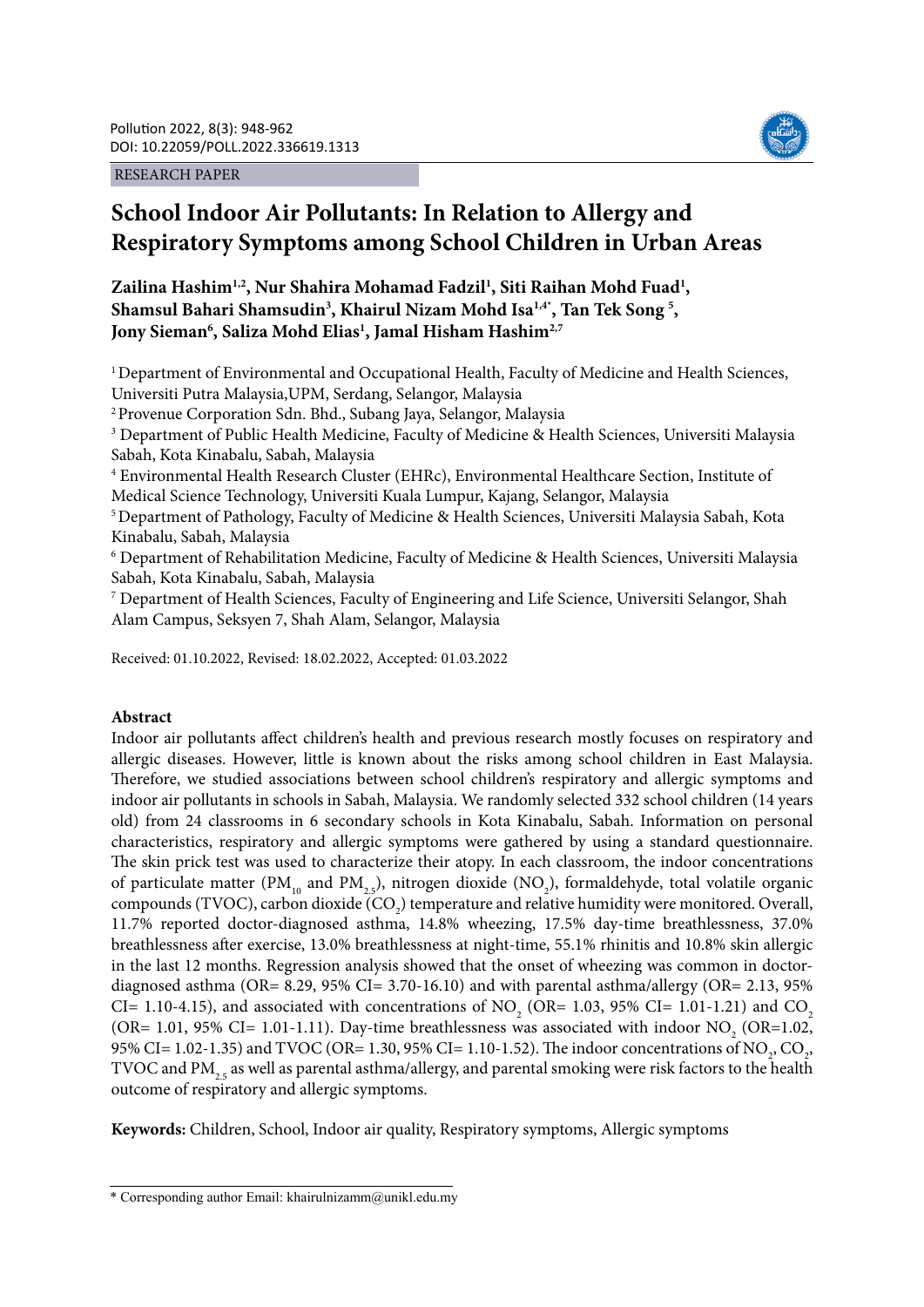#### **INTRODUCTION**

Indoor air pollutants exposure in children is associated with various disease conditions, especially allergic respiratory diseases such as asthma, respiratory infections and chronic obstructive pulmonary diseases (COPD). Several epidemiological studies have demonstrated a relationship between indoor air pollutants in the school micro-environment with development and exacerbation of asthma among school children (Fan et al., 2017; Gaffin et al., 2018; Sasso et al., 2019; Suhaimi et al., 2020). Moreover, the indoor school environment has been influenced by the local outdoor air, building characteristics (design, ventilation system, maintenance) and occupant behaviors (Śmiełowska et al., 2017). Particularly, particulate matter of varying sizes  $(PM_{10}, PM_{2.5})$ , nitrogen dioxide (NO<sub>2</sub>), sulphur dioxide (SO<sub>2</sub>), carbon monoxide (CO) and ozone  $(O_3)$  identified inside the classrooms are mainly related to the combustion of fossil fuels and road traffic emission (Gabriel et al., 2021). Children are far more vulnerable to the adverse effects of indoor air pollutants than adults due to their higher breathing rates relative to body weights, breathe air nearer to the ground, and immaturity of immune system and lungs (Goldizen et al., 2016).

Furthermore, the extant literature suggests that personal attributes, changing lifestyle, urbanization together with environmental characteristics are associated with the prevalence of asthma (Benedictis and Bush, 2007; Nyenhuis et al., 2017). Common symptoms associated with asthma are wheezing, breathlessness, chest tightness and coughing, and these symptoms severity vary from person to person (Aalderen, 2012). Several previous studies demonstrated that air pollutants  $(PM_{10}, NO_2, SO_2, O_3)$  measured inside the classrooms were related to the onset of wheezing, attacks of breathlessness, rhinitis (Deng et al., 2016; Li et al., 2019; Madureira et al., 2015; Mann et al., 2010; Velická et al., 2015). Additionally, a review has summarized that the short-term exposure of air particulate and respiratory symptoms in children are not homogenous across studies, possibly due to differences in the inflammatory response to a different composition of particulate and various sources of indoor pollutants in households and schools (Liu et al., 2018). Therefore, investigation of the interrelationship between indoor air parameters and respiratory outcomes among the vulnerable group, especially children is important (Suhaimi et al., 2020).

We have previously reported studies conducted in Peninsular Malaysia (Penang, Johor Bahru, Kuala Terengganu, and Hulu Langat) and found that the prevalence of doctor-diagnosed asthma among school children aged 14 years old was increasing. We also found a variation in the pattern of associations between indoor air pollutants and respiratory symptoms. Therefore, we decided to conduct this study because of these observations and no previous study reported from East Malaysia. The main objective of this study was to assess the associations between the onset of respiratory and allergic symptoms among school children with indoor air pollutants in the school micro-environment in Sabah, Malaysia.

#### **METHODOLOGY**

Kota Kinabalu, Sabah (East Malaysia) is located in the northern part of the island Borneo, with approximately 527,600 total populations recorded in the year 2019 (DOSM, 2020). Kota Kinabalu is the capital city of the state of Sabah, which experiences a typical equatorial humid climate with high humidity (average 79-85%) and considerable rainfall (average 2,075 mm), and small variation of temperature (annual range of 30-32°C) throughout the year (Tating et al., 2015). Many regions of Kota Kinabalu have seen fast urbanization.

A total of 332 school children aged 14 years old were randomly selected from six secondary schools in Kota Kinabalu. They were chosen at random from four classrooms in each school (Figure 1). School children, who have been attending the same school since January 2018 (or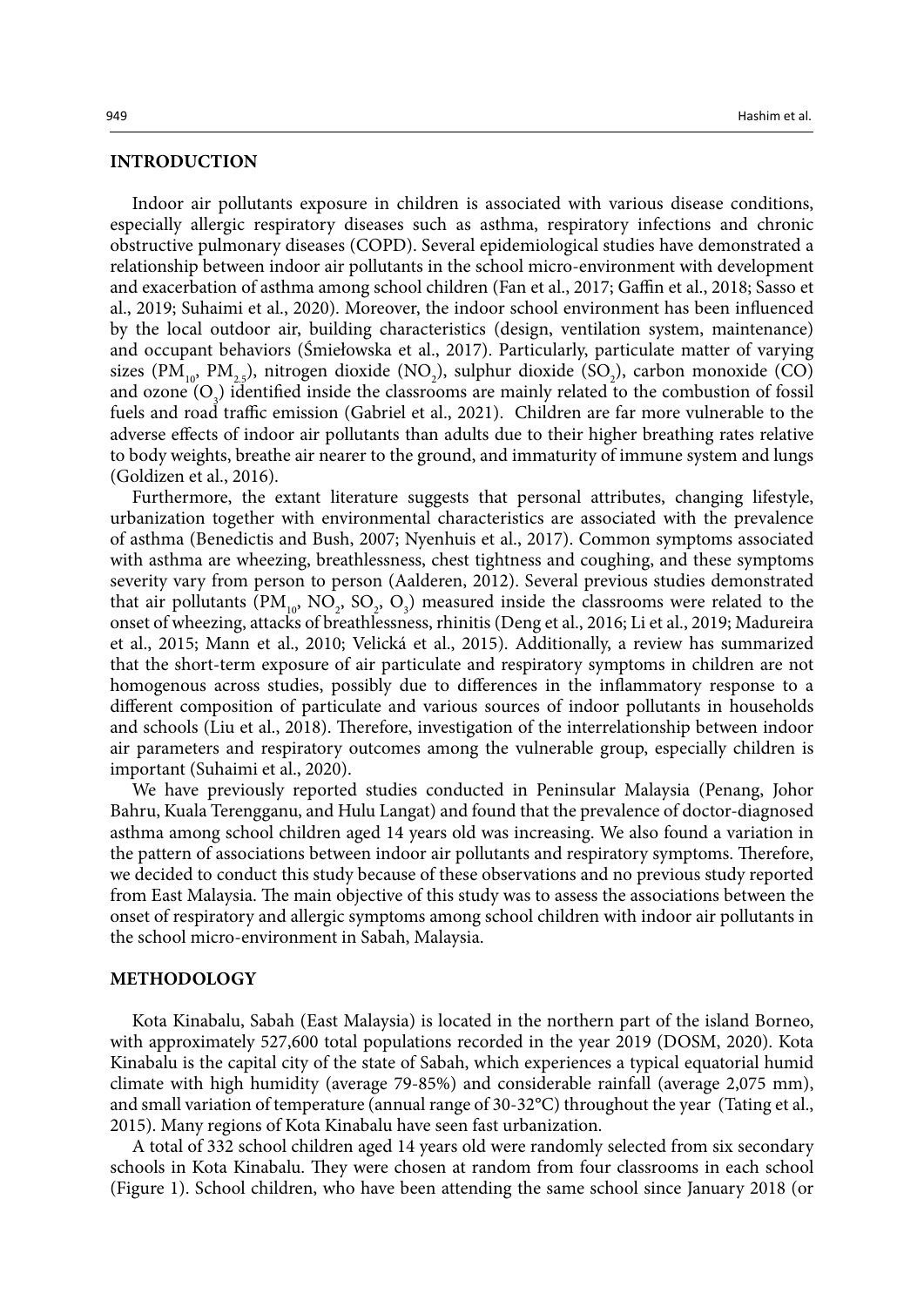

**Fig. 1.** Map of Kota Kinabalu, Sabah, Malaysia (study area) and location of six selected schools (red stars) (the map was adapted from Google).

more than 18 months) and have acquired written consent from their guardians, as well as their assent, were included as participants. Conversely, school children with concomitant heart diseases and severe asthma conditions were excluded.

The study protocol (JKEUPM-2018-189) was approved by the Ethics Committee for Research Involving Human Subjects University Putra Malaysia (JKEUPM). All school children were informed about the study procedures (questionnaire and clinical assessment) and given a formal consent form for the guardian's approval before this study have started.

Information on demographic characteristics, current asthma information, doctor-diagnosed asthma, respiratory symptoms, and allergic symptoms were collected by self-administrative questionnaire. We repeated the distribution of a standard questionnaire adapted from the International Study of Asthma and Allergies in Childhood (ISAAC), the European Community Respiratory Health Survey (ECRHS) and already used in our previous school studies (Cai et al. 2011; Ma'pol et al. 2019; Norbäck, et al. 2017). There were questions (yes/no) on doctordiagnosed asthma, any asthma attack in the last 12 months, asthma medication, wheezing or whistling in the chest in the last 12 months, breathlessness attack at daytime, after exercise and at night-time, and respiratory infections during the last 3 months. Also, there were questions on the smoking status and parental asthma/allergy. This information was verified during a face-toface interview and telephone calls with the children's respective guardians.

Allergic sensitizations were defined using allergy skin prick test (SPT) on five common allergens, including house dust mites *(Dermatophagoides pteronyssinus* (Derp1), *Dermatophagoides farina* (Derf1)), fungi (*Cladosporium herbarium*, *Alternaria alternate*), and cat (*Felis domesticus*) (ALK-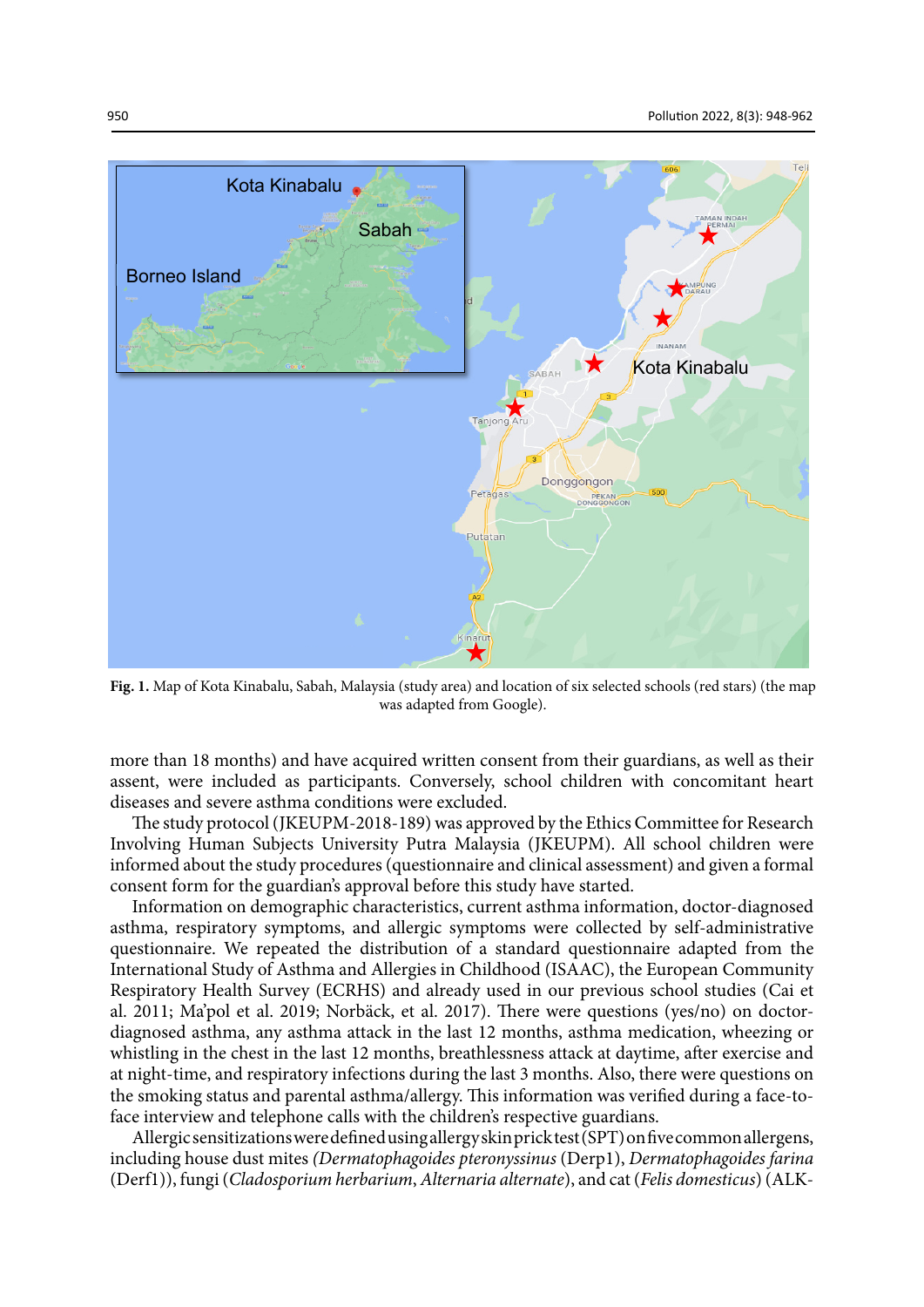Abelló, Madrid, Spain). Histamine (10 mg/mL) and glycerol-saline were used as the positive and negative controls, respectively. The procedures of this test were performed strictly according to the Australasian Society of Clinical Immunology and Allergy guidelines (ASCIA, 2016). A wheal reaction of > 3 mm was considered as a positive result and atopy was defined as a significant positive SPT test to at least one of the applied allergens (ASCIA, 2016). The clinical assessment and indoor air monitoring were carried out at the same time from February until March 2019.

The concentration of  $PM_{10}$ ,  $PM_{2.5}$ , NO<sub>2</sub>, CO<sub>2</sub>, TVOC, formaldehyde, temperature and relative humidity were collected from classrooms of participating school children. Indoor temperature (°C), relative humidity (%), the concentration of TVOC (ppm) and  $CO_2$  (ppm) were monitored by smart plug-in probes VelociCalc® Multi-function Ventilation Meter (Model TSI 9565-P TSI Incorporated, Shoreview, Minnesota, USA) with the average log interval values over one minute. A portable TSI Dust-Trak DRX monitor (Model 8534 TSI Incorporated, Shoreview, Minnesota, USA) was used for the assessment of  $PM_{10}$  and  $PM_{25}$  concentrations with the measuring range of 0.001-150 mg/m<sup>3</sup> and accuracy of  $\pm 0.001$  mg/m<sup>3</sup>. The concentration of formaldehyde was monitored by using MultiRae Lite (Model PGM 6208 Rae Systems, San Jose, California, USA). The measuring range of MultiRae Lite for formaldehyde is 0-10 ppm with an accuracy of  $\pm 0.05$ ppm. All of these instruments were installed no closer than one meter to a wall, window, floor, door and school children. They were set to continuously measure during the learning session for at least four hours in each school and has been previously described (Kamaruddin et al., 2016; Mohd Isa et al., 2020b; Norbäck et al., 2014; Suhaimi et al., 2017).

The average concentration of  $NO<sub>2</sub>$  in the air for a week was measured using passive monitoring using the IVL diffusion samplers (IVL, Goteborg, Sweden) with the limit of detection (LOD) of 0.5  $\mu$ g/m<sup>3</sup> and 10.0% of measurement uncertainty (Foldvary et al., 2017).

Characteristics of the school children are expressed with descriptive statistics and analyzed by Chi-square test using Package for the Social Sciences (SPSS) 25.0. To evaluate the association between respiratory and allergic symptoms, personal characteristics, and indoor air pollutants exposure, we computed using 2-Level Hierarchic Multiple Logistic Regression (school and children). Then, the final risk prediction models were generated by taking in significantly associated predictors in the primary analysis steps by 2-Level Hierarchic Multiple Logistic Regressions. Regression analysis was performed with the STATA 14.0 statistical package using a two-tailed test and a 5% significant level.

#### **RESULTS AND DISCUSSION**

A total of 332 school children including 193 (58.1%) female and 139 (41.9) male were recruited in this study. The majority of them were Bajau (35.5%) and Kadazan-Dusun (14.8%), the indigenous ethnic of Sabah, while Malay and other indigenous ethnic (Murut, Bugis, Kedayan, Suluk, and others) constitute about 12.7% and 37.3%, respectively. Based on the questionnaire, the prevalence of doctor-diagnosed asthma was 11.7%, while 27.7% declared either their father or mother having asthma or allergies. A total of 69.9% reported that their parents are cigarette smokers. Moreover, the prevalence of atopy were more common among female school children and doctor-diagnosed asthma group with values of  $50.8\%$  (OR = 2.22,  $95\%$  CI= 0.28-0.71) and 89.7% (OR = 7.27, 95% CI= 2.52-20.99), respectively.

Table 1 also provides the data on the prevalence of respiratory and allergic symptoms. A total of 14.8% or 49 school children had wheezing in the last 12 months, 17.5% had day-time breathlessness, and 37.0% have had breathlessness after exercise, while breathlessness attacks at night-time were less common at 13.0%. For allergic symptoms, about 55.1% and 10.8% of the school students had onset of rhinitis and skin allergic in the last 12 months, respectively. Furthermore, 75.5% of school children with atopy reported wheezing in the past 12 months  $(OR = 2.44, 95\% \text{ CI} = 1.22 - 4.87)$ . This present study showed that the prevalence of doctor-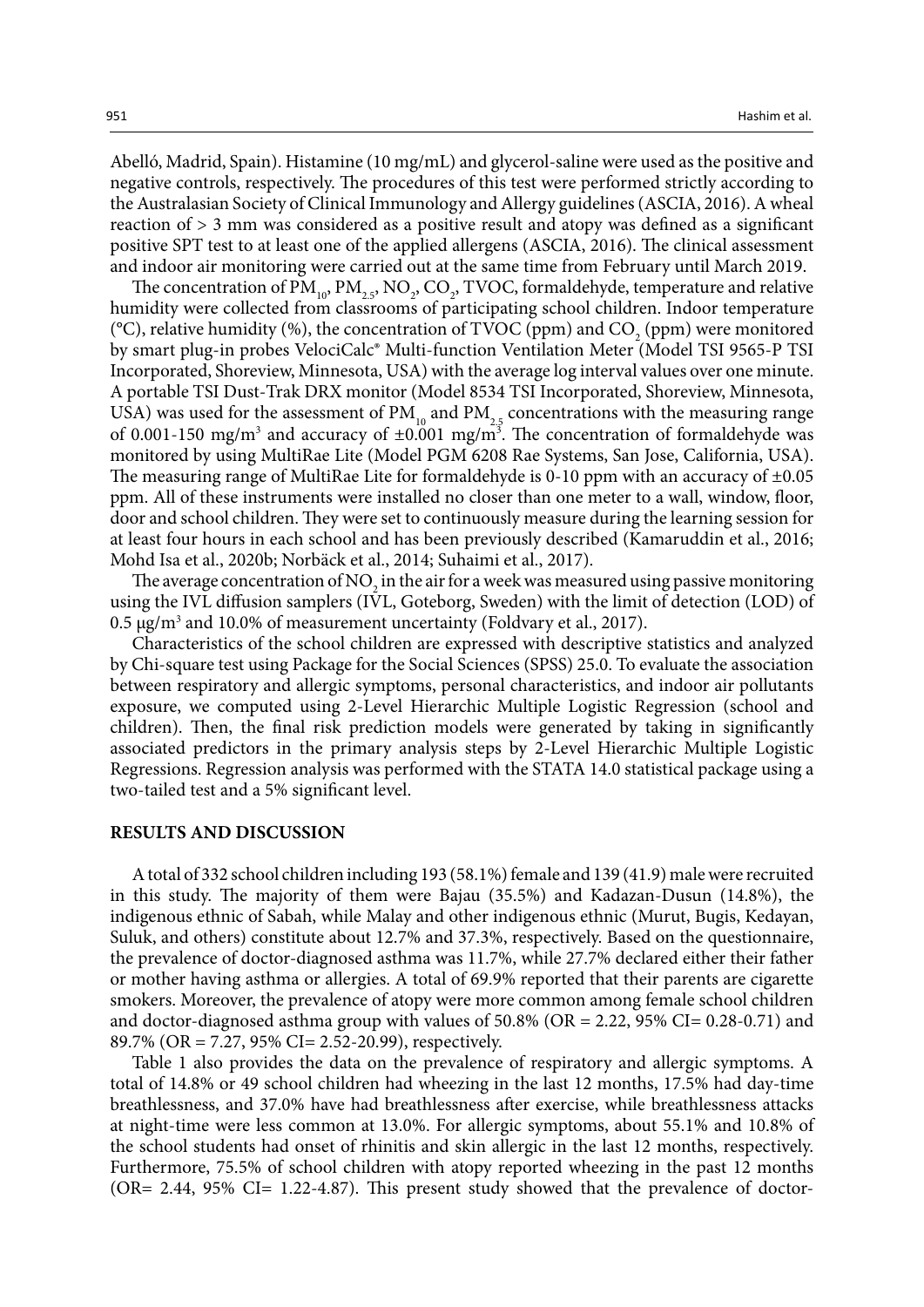| Personal factors and symptoms       | Overall (%) | Atopic    | Non-atopic | Þ           | <b>OR</b> | 95% CI        |
|-------------------------------------|-------------|-----------|------------|-------------|-----------|---------------|
| Personal factors                    |             |           |            |             |           |               |
| Female                              | 58.1        | 98 (50.8) | 95 (49.2)  | $< 0.001**$ | 2.22      | $0.28 - 0.71$ |
| Doctor-diagnosed asthma             | 11.7        | 35(89.7)  | 4(10.3)    | $< 0.001**$ | 7.27      | 2.52-20.99    |
| Parental asthma/allergy             | 27.7        | 58(63.0)  | 34(37.0)   | 0.323       | 1.28      | $0.78 - 2.10$ |
| Parental/sibling smoking            | 69.6        | 140(60.6) | 91 (39.4)  | 0.295       | 1.29      | $0.80 - 2.06$ |
| Respiratory symptoms                |             |           |            |             |           |               |
| Wheezing symptom in last 12 months  | 14.8        | 37(75.5)  | 12(24.5)   | $0.010*$    | 2.44      | 1.22-4.87     |
| Day-time breathlessness             | 17.5        | 34(58.6)  | 24(41.4)   | 0.984       | 0.99      | $0.56 - 1.77$ |
| Breathlessness after exercise       | 37.0        | 74 (60.2) | 49 (39.8)  | 0.685       | 1.10      | $0.70 - 1.73$ |
| Night-time breathlessness           | 13.0        | 28(65.1)  | 15(34.9)   | 0.362       | 1.36      | $0.70 - 2.66$ |
| Allergic symptoms                   |             |           |            |             |           |               |
| Rhinitis in the past 12 months      | 55.1        | 114(62.3) | 69 (37.7)  | 0.144       | 1.39      | $0.89 - 2.15$ |
| Skin allergic in the past 12 months | 10.8        | 21(58.3)  | 15(41.7)   | 0.922       | 0.97      | $0.48 - 1.95$ |

Table 1. Prevalence of respiratory symptoms and infections among atopic and non-atopic school children in Sabah

\* *p*-value < 0.05; \*\* *p* < 0.001

 $OR = Odd$  ratio;  $CI = Confidence$  interval

Table 2. The allergy skin prick test results among doctor-diagnosed asthma (N= 332) **Table 2.** The allergy skin prick test results among doctor-diagnosed asthma (N= 332)

| <b>Allergen Tested</b> |               | Doctor-diagnosed asthma |             |            |            |
|------------------------|---------------|-------------------------|-------------|------------|------------|
|                        |               | Overall (%)             | Yes $(\% )$ | No(%)      |            |
| House dust Mites       | Derp1         | 45.5                    | 26(17.2)    | 125(82.8)  | $0.005*$   |
| House dust Mites       | Derf1         | 50.3                    | 29(17.4)    | 138 (82.6) | $0.001*$   |
| Fungi                  | C. herbarium  | 13.9                    | 11(23.9)    | 35(76.1)   | $0.006*$   |
| Fungi                  | A. alternate  | 4.5                     | 4(26.7)     | 11(73.3)   | 0.154      |
| Cat                    | D. farina     | 15.4                    | 13(25.5)    | 38 (74.5)  | $< 0.001*$ |
| Mix house dust mites   | Derp1 & Derf1 | 54.8                    | 30(16.5)    | 152(83.5)  | $0.003*$   |

\* *p*-value < 0.05

diagnosed asthma was higher than the previous studies recorded among school children aged 13 to 14 years old in Peninsular of Malaysia, which was conducted in Selangor (10.6%) (Mohd Isa et al., 2020b), Terengganu (8.4%) (Ma'pol et al., 2019), and Penang (10.3%) (Norbäck, et al., 2017). Moreover, the prevalence of doctor-diagnosed asthma among school children from Sabah was the highest recorded compared with a recent study conducted in Indonesia (8.8%) (Soegiarto et al., 2019), Singapore (10.0%) (Goh et al., 2021), and Thailand (8.8%) (Chinratanapisit et al., 2019). According to the recent reviews, the trends in the prevalence of asthma varies by country, in certain regions of the world, prevalence is rising while in others it is declining (Asher et al., 2020; Stern et al., 2020).

Furthermore, our results show that 58.7% of school children were positive to at least one of the allergens tested, with 54.8% being positive to house dust mites (Derp1 and Derf1), and 15.4% of them sensitized towards the cat. The majority of the doctor-diagnostic asthma school children (25.5%) were tested positive towards cat allergen, followed by *C. herbarium* allergen (23.9%) (Table 2). Likewise, the prevalence of atopy seen in this study was higher than previously reported in Selangor (57.7%) (Mohd Isa et al., 2020a), Indonesia (29.0%) (Soegiarto et al., 2019) and Taiwan (57.3%) (Wu et al., 2021). Furthermore, the bivariate analysis revealed that doctordiagnosed asthma was associated with the atopy; this was particularly true as the majority of them were sensitized to house dust mites (76.9%). In fact, atopy was considered the strongest predisposing factor for the development and exacerbation of asthma (Moustaki et al., 2017).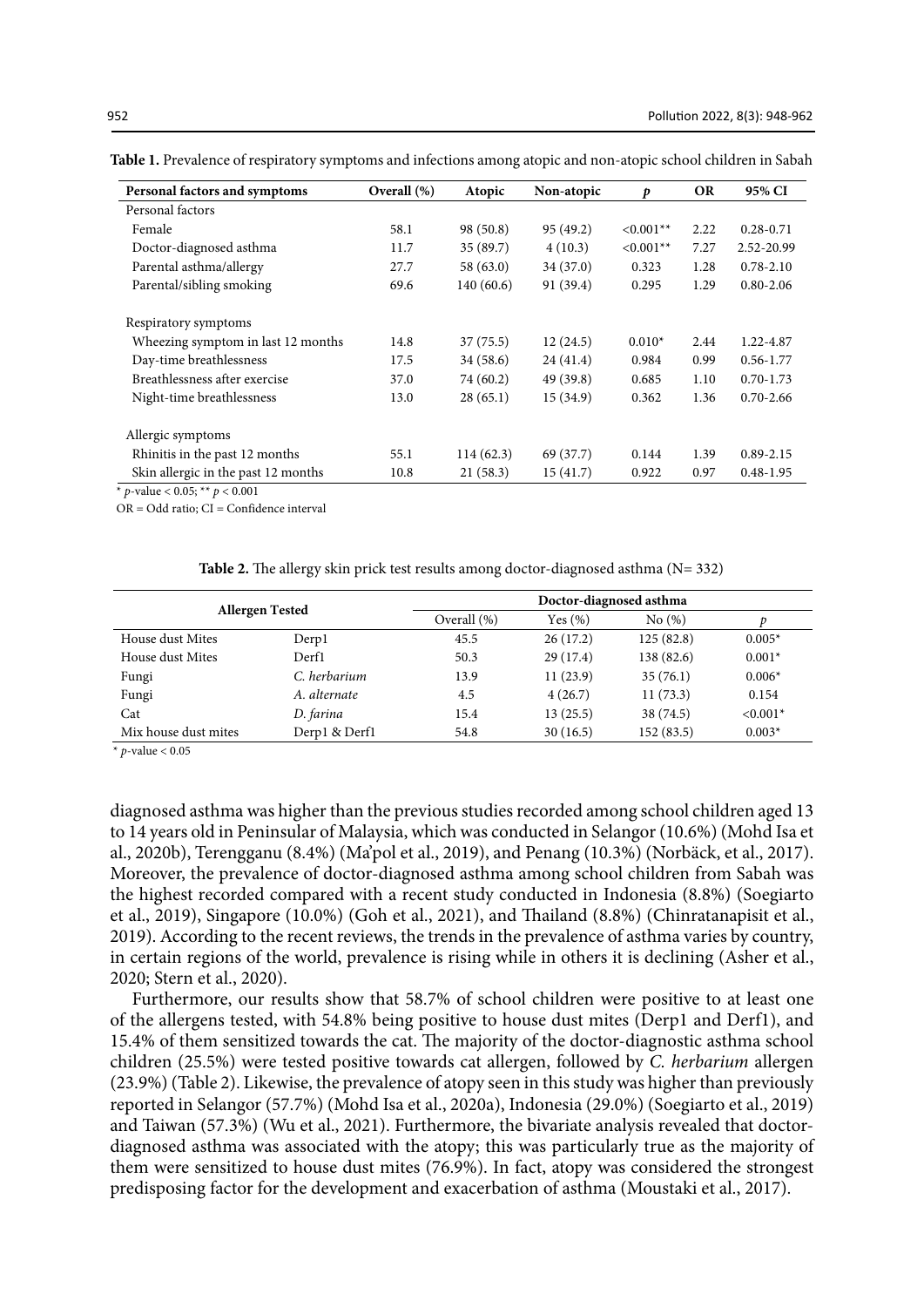| Parameter              | Minimum | <b>Maximum</b> | Median | <b>IQR</b> | Reference                                              |
|------------------------|---------|----------------|--------|------------|--------------------------------------------------------|
| $CO2$ (ppm)            | 408     | 746            | 459.0  | 121        | $< 1000^{\text{a},\text{b},\text{c},\text{d}}$         |
| $NO2 (\mu g/m3)$       | 2.9     | 26.0           | 18.0   | 5.5        | $200^{\circ}$ , 100 ppb <sup>c</sup> , 75 <sup>d</sup> |
| $PM_{10} (\mu g/m^3)$  | 18.0    | 52.0           | 31.0   | 16.0       | $50^{\rm b}$ , $150^{\rm c}$ , $120^{\rm d}$           |
| $PM_{2.5} (\mu g/m^3)$ | 16.0    | 40.0           | 23.5   | 11.0       | $25^{\rm b}$ , $35^{\rm c}$ , $50^{\rm d}$             |
| TVOC (ppm)             | 0.4     | 8.2            | 0.6    | 0.2        | 3 <sup>a</sup>                                         |
| Formaldehyde (ppm)     | 0.001   | 0.050          | 0.006  | 0.024      | 0.1 <sup>b,d</sup>                                     |
| Temperature (°C)       | 23.7    | 32.1           | 26.3   | 4.4        | $23 - 26^a$                                            |
| Relative Humidity (%)  | 58.9    | 77.4           | 66.3   | 4.8        | $40 - 70$ <sup>a</sup>                                 |

Table 3. Summary statistics of indoor air parameters in classrooms (n = 24) **Table 3.** Summary statistics of indoor air parameters in classrooms (n = 24)

IQR = Interquartile range

a Industrial Code of Practice on Indoor Air Quality (ICOP-IAQ) 2010

b World Health Organization (WHO) guideline

c The National Ambient Air Quality Standard by USEPA

d The new Malaysian Ambient Air Quality Standard 2018 Interim Target-2

The summary of indoor air measurements taken from 24 classrooms is presented in Table 3. The concentration of indoor  $CO_2$  and  $NO_2$  were ranged widely with the median values of 459 ppm (range  $408-746$ ) and  $18 \mu g/m^3$  (range 2.9-26.0), respectively. The median concentrations of PM<sub>10</sub> and PM<sub>2.5</sub> during learning in sessions were 31.0  $\mu$ g/m<sup>3</sup> (range 18.0-52.0) and 23.5  $\mu$ g/ m<sup>3</sup> (range 16.0-40.0), respectively. The median concentrations of formaldehyde and TVOC in indoor air were 0.006 ppm (range 0.001-0.050) and 0.6 ppm (range 0.4-8.2), respectively. Overall, the mean concentrations of all parameters is much lower than the recommended values established by World Health Organization (WHO) guideline, The National Ambient Air Quality Standard by USEPA, the Industrial Code of Practice on Indoor Air Quality (ICOP-IAQ) 2010 and The new Malaysian Ambient Air Quality Standard 2018 Interim Target-2. Comparison of the indoor parameters across previous studies can be difficult due to differences in sampling times, devices, geographical characteristics and climate conditions (Madureira et al., 2015). Generally, classrooms in Malaysia are naturally ventilated. Considering the classroom design, natural ventilation system, wide jalousie window panes on both sides of the walls and enough ceiling fans (majority 3 units) significantly improve the thermal comfort and concentrations of indoor pollutants (Schibuola et al., 2016; Stabile et al., 2017).

The indoor concentrations of  $PM_{10}$  and  $PM_{25}$  might be generated by the occupants, resulting from their activities, and resuspension of deposited particles, as well as from the outdoor traffic and industrial emissions (Askariyeh et al., 2020; Othman et al., 2019). Similarly,  $NO_2$  may be produced as a byproduct of fossil-fuel combustion, biomass burning and agricultural activities (Hua, 2018). According to Madureira et al. (2016) and Salthammer (2019), formaldehyde and total VOC are ubiquitously found indoor and might be originated from paints, adhesives, sealants, consumer products, furniture, plywood and textile. Indeed, most school buildings in Malaysia are situated nearby heavy traffic roads, which have a significant impact on indoor air quality. Furthermore, indoor air quality in classrooms is much affected by the indoor sources and infiltration of outdoor sources, such as traffic emission, industrial and construction activities, urbanization and natural sources (Bennett et al., 2018). Thus, the detrimental health impacts are more prominent to the school children in urban and suburban areas compared to rural (Del-Rio-Navarro et al., 2020; Paciência & Rufo, 2020). Therefore, findings from this current study 3 suggest that the indoor concentrations of  $\rm PM_{10}$ ,  $\rm PM_{2.5}$ , NO<sub>2</sub> and TVOC need to be addressed with certain abatement techniques, such as improved air exchange rate, application of air cleaners, improving the cleaning routine, use of ultra-low-emitting volatile organic compounds (VOCs) furniture and finishing products to reduce the exposure of school children to various sources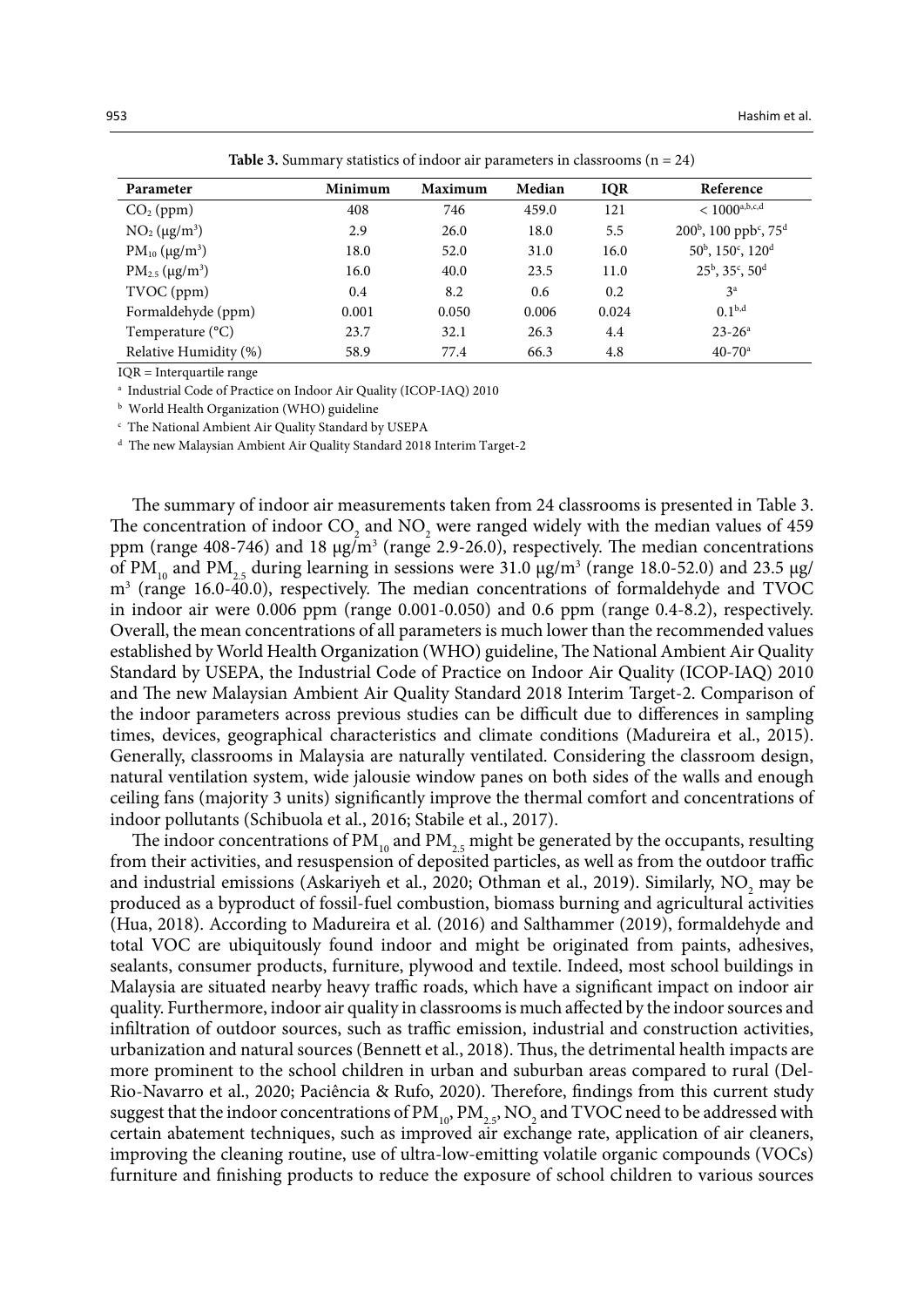|                                                                      |                    |                   | Respiratory symptoms |                            | Allergic symptoms       |                        |
|----------------------------------------------------------------------|--------------------|-------------------|----------------------|----------------------------|-------------------------|------------------------|
| Personal                                                             | Wheezing symptom   | Day-time          | Breathlessness after | Night-time                 | Rhinitis in the past 12 | Skin allergy in last 3 |
| characteristics                                                      | in last 12 months  | oreathlessness    | exercise             | breathlessness             | months                  | months                 |
|                                                                      | OR (95% CI)        | OR (95% CI)       | OR (95% CI)          | OR (95% CI)                | OR (95% CI)             | OR (95% CI)            |
| Female                                                               | 1.07               | 1.56              | 1.492                | 2.33                       | 0.67                    | $1.01$                 |
|                                                                      | $(0.55 - 2.06)$    | $(0.84 - 2.87)$   | $(0.93 - 2.38)$      | $1.08 - 5.03$ <sup>*</sup> | $(0.42 - 1.08)$         | $(0.44 - 2.09)$        |
| Atopic                                                               | 1.67               | 0.92              | 1.088                | 1.24                       | 1.27                    | 1.06                   |
|                                                                      | $(0.78 - 3.57)$    | $(0.51 - 1.67)$   | $(0.68 - 1.75)$      | $(0.58 - 2.63)$            | $(0.79 - 2.02)$         | $(0.53 - 2.12)$        |
| Doctor-diagnosed                                                     | 5.98               | 2.03              | 1.579                | 3.05                       | $1.07$                  | 0.34                   |
| asthma                                                               | $(2.78 - 12.88)^*$ | $(0.88 - 4.68)$   | $(0.78 - 3.21)$      | $1.37 - 6.77$ <sup>*</sup> | $(0.52 - 2.19)$         | $(0.06 - 1.78)$        |
| Parental asthma/allergy                                              | 2.01               | 1.02              | 1.205                | 1.62                       | $1.12$                  | 1.71                   |
|                                                                      | $(1.03 - 3.90)^*$  | $(0.54 - 1.93)$   | $0.73 - 2.00$        | $(0.81 - 3.23)$            | $(0.68 - 1.87)$         | $(0.77 - 3.80)$        |
| Parental/sibling                                                     | 1.56               | 2.04              | 1.131                | 2.90                       | 1.04                    | 1.12                   |
| smoking                                                              | $(0.73 - 3.32)$    | $(1.01 - 4.12)^*$ | $0.69 - 1.85$        | $1.12 - 7.47$ <sup>*</sup> | $0.65 - 1.67$           | $0.51 - 2.46$          |
| *p-value <0.05; $OR = Odd$ ratio; $CI = Confidence$ interval         |                    |                   |                      |                            |                         |                        |
| OR was calculated by 2-Level Hierarchic Multiple Logistic Regression |                    |                   |                      |                            |                         |                        |

Table 4. Personal factors related to respiratory symptoms among the school students. **Table 4.** Personal factors related to respiratory symptoms among the school students.Table 4. Personal factors related to respirate

954 Pollution 2022, 8(3): 948-962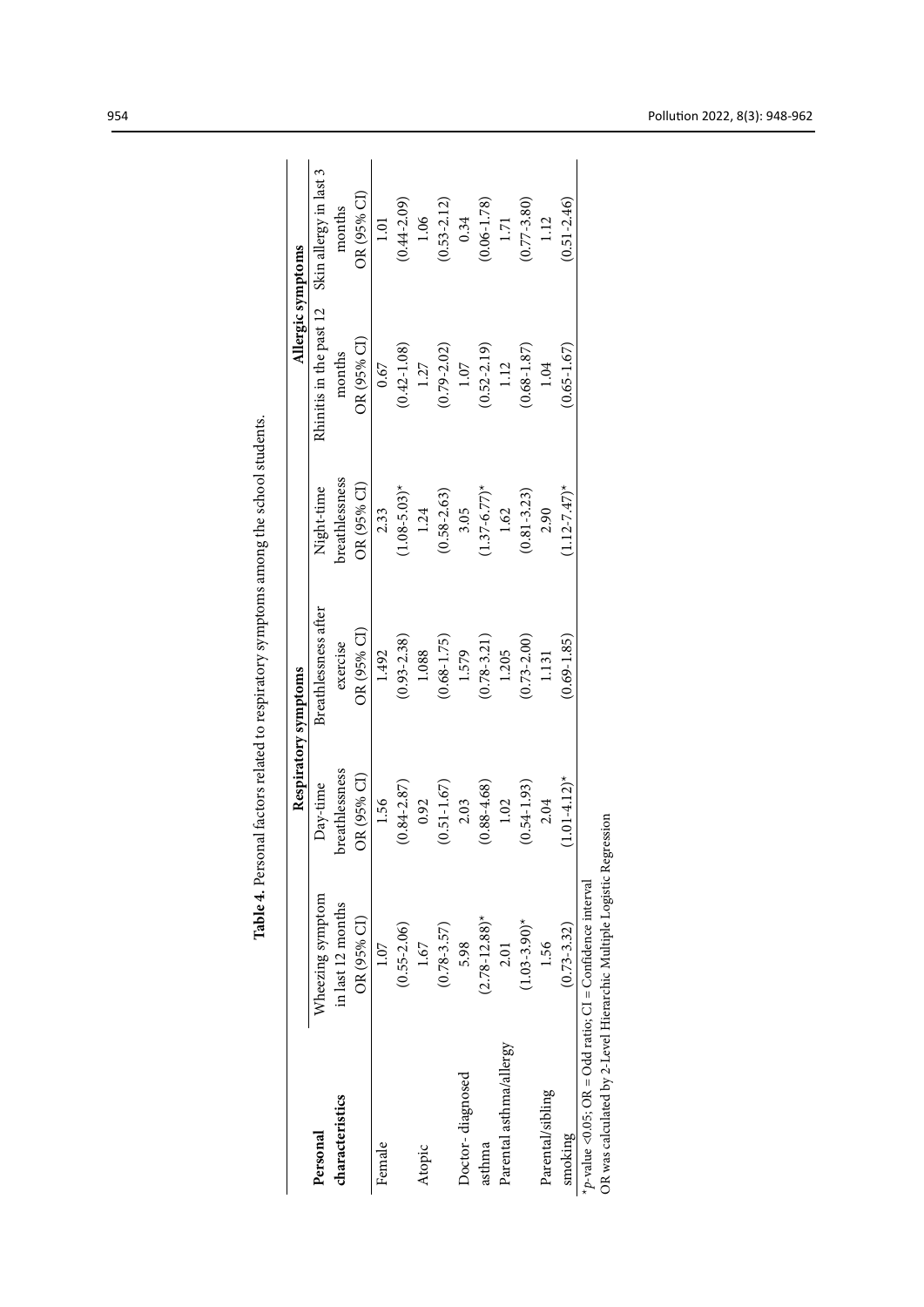of air pollution (Fsadni et al., 2018). Besides, a periodic awareness program organized by the school management and professional bodies can help to empower the staff and school children on the awareness of health.

Table 4 shows the 2-Level Hierarchic Multiple Logistic Regression models (school and children) between the personal characteristics and symptoms. Significant associations between onset of wheezing with doctor-diagnosed asthma (OR= 5.98, 95% CI= 2.78-12.88) and parental asthma/ allergy (OR= 2.01, 95% CI= 1.03-3.90) were observed in school children. The onset of day-time breathlessness was associated with parental/sibling smoking (OR= 2.04, 95% CI= 1.01-4.12). Similarly, the onset of night-time breathlessness was common among female (OR= 2.33, 95% CI= 1.08-5.03) and associated with doctor-diagnosed asthma (OR= 3.05, 95% CI= 1.37-6.77), and parental/sibling smoking (OR=  $2.90$ ,  $95\%$  CI=  $1.12$ -7.47). No associations were found between the personal characteristics with the onset of breathlessness after exercise, and allergic symptoms.

Following that, we use the same analysis technique to determine the associations between indoor pollutants exposure against respiratory and allergic symptoms while controlling personal attributes. The onset of wheezing was associated with concentrations of  $CO<sub>2</sub>$  (OR= 3.23, 95% CI= 1.42-8.90) and  $NO<sub>2</sub>$  (OR= 5.00, 95% CI= 1.07-3.54). In addition, higher concentration of  $NO<sub>2</sub>$ ,  $PM_{10}$ ,  $PM_{25}$  and TVOC increased the odd of day-time breathlessness among school children with the values of OR= 2.70 (95% CI= 1.16-1.89), OR= 12.5 (95% CI= 2.01-9.78), OR= 20.44 (95% CI= 1.11-37.5) and OR= 6.32 (95% CI= 1.03-8.89), respectively. The onset of breathlessness after exercise was associated with a concentration of TVOC (OR= 5.19, 95% CI= 1.04-25.97). We found there was no significant association between indoor pollutants against night-time breathlessness and rhinitis symptom (Table 5). We observed the concentration of  $PM_{25}$  was significantly associated with the onset of skin allergy in the past 3 month (OR=  $1.38$ ,  $95\%$  CI=  $1.02-1.88$ ).

We further analyzed the significant variables in the previous analysis using the 2-Level Hierarchic Multiple Logistic Regression models (school and children) to determine the association between respiratory symptoms (wheezing and day-time breathlessness) against personal factors and indoor pollutants (Table 6). The analysis showed that the onset of wheezing was more common among doctor-diagnosed asthma (OR= 8.29, 95% CI= 3.70-16.10) and school children with parental asthma/allergy (OR= 2.13, 95% CI= 1.10-4.15) ( $p < 0.05$ ). The same model also showed that the concentration of  $CO_2$  and  $NO_2$  were also significantly associated with the onset of wheezing ( $p < 0.05$ ). Furthermore, in this final model, only the concentration of NO<sub>2</sub> and TVOC were positively associated with the onset of day-time breathlessness ( $p < 0.05$ ).

In the final regression analysis, we found that school children with conditions of doctordiagnosed asthma and parental asthma/allergy were more likely to experience the onset of wheezing. These findings are in agreement with our previous study conducted in Selangor and Penang, Malaysia (Mohd Isa et al., 2020b; Norbäck et al., 2017b) as well recently reported by Cao et al. (2020) among children in Lanzhou, China. This was anticipated, as genetic disposition is known to be a major factor for asthma development (Holst et al., 2020). In the same regression model, we found that indoor concentrations of  $NO_2$  and  $CO_2$  were associated with the onset of wheezing. This also accords with the findings of some studies (Enkh-Undraa et al., 2019; Fraga et al., 2008; Olaniyan et al., 2020). Additionally, in northern Portugal, school children exposed to more than 4.6  $\mu$ g/m<sup>3</sup> of NO<sub>2</sub> concentration had significantly increased odds of wheezing  $(OR = 1.62, 95\% CI = 1.09 - 2.43)$  (Branco et al., 2020). Remarkably, we found clear evidence that doctor-diagnosed asthma school children with parental asthma/allergy and exposure to indoor  $\rm NO_2$  and  $\rm CO_2$  were associated with the onset of wheezing indicating a potential geneticenvironmental interaction.

Furthermore, our result is also consistent with those previously reported that the indoor concentration of  $NO_2$  was associated with the onset of day-time breathlessness among school children (Mentz et al., 2018; Patel et al., 2010; Prieto-parra et al., 2017; Yeatts et al., 2012). Interestingly, Patel et al. (2010) found that multiple lags of  $\mathrm{NO}_2$  exposure (2-5 days) were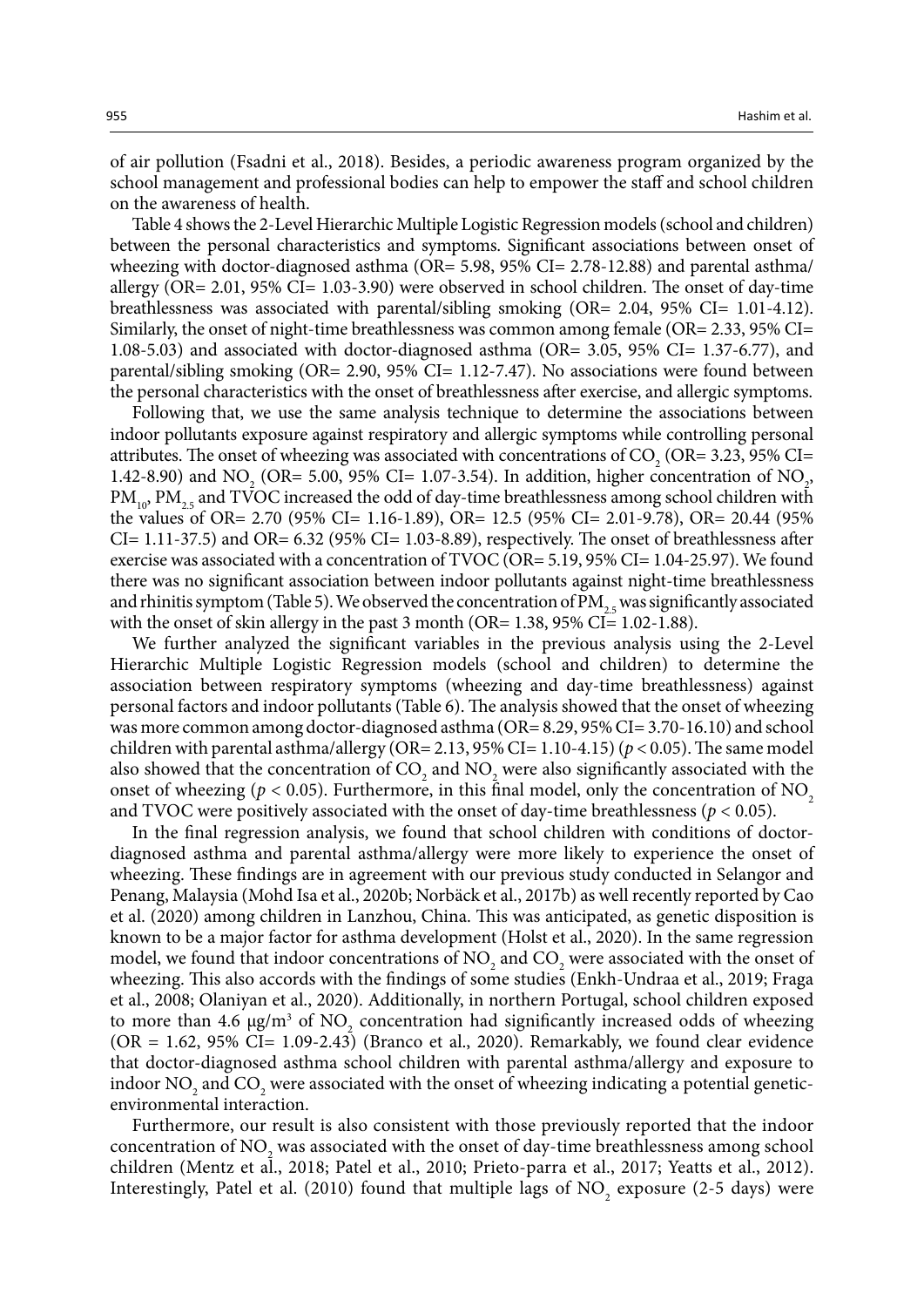| Wheezing symptom<br>in last 12 months<br>OR (95% CI)<br>$(1.42 - 8.90)^*$<br>$(1.07 - 3.54)^*$<br>$(0.02 - 1.53)$<br>5.00<br>0.18<br>3.23<br>Indoor air parameters<br>$PM_{10}$ $(\mu g/m^3)$<br>$NO2 (\mu g/m3)$<br>$CO2$ (ppm) |                   |                      |                  |                      | Allergic symptoms          |
|----------------------------------------------------------------------------------------------------------------------------------------------------------------------------------------------------------------------------------|-------------------|----------------------|------------------|----------------------|----------------------------|
|                                                                                                                                                                                                                                  | Day-time          | Breathlessness after | Night-time       | Rhinitis in the past | Skin allergy in last 3     |
|                                                                                                                                                                                                                                  | breathlessness    | exercise             | breathlessness   | 12 months            | months                     |
|                                                                                                                                                                                                                                  | OR (95% CI)       | OR (95% CI)          | OR (95% CI)      | OR (95% CI)          | OR (95% CI                 |
|                                                                                                                                                                                                                                  | 0.42              | 0.95                 | 0.94             | 1.02                 | 0.98                       |
|                                                                                                                                                                                                                                  | $(0.17 - 1.08)$   | $(0.50 - 1.80)$      | $(0.37 - 2.38)$  | $(0.99 - 1.05)$      | $(0.98 - 1.02)$            |
|                                                                                                                                                                                                                                  | 2.70              | 0.75                 | 0.76             | 1.03                 | 1.08                       |
|                                                                                                                                                                                                                                  | $(1.16 - 1.89)^*$ | $(0.38 - 1.47)$      | $(0.27 - 2.10)$  | $(0.96 - 1.10)$      | $(0.95 - 1.07)$            |
|                                                                                                                                                                                                                                  | 12.5              | 0.59                 | 0.51             | 0.97                 | 0.79                       |
|                                                                                                                                                                                                                                  | $(2.01 - 9.78)^*$ | $(0.13 - 2.72)$      | $(0.06 - 4.09)$  | $(0.85 - 1.11)$      | $(0.62 - 0.99)$            |
| 6.19<br>$PM_{2.5}$ $(\mu\text{g/m}^3)$                                                                                                                                                                                           | 20.44             | 1.60                 | $1.87$           | 1.02                 | 1.38                       |
| $(0.36 - 105.7)$                                                                                                                                                                                                                 | $(1.11 - 37.5)^*$ | $(0.21 - 11.99)$     | $(0.13 - 27.12)$ | $(0.83 - 1.21)$      | $1.02 - 1.88$ <sup>*</sup> |
| 5.42<br>TVOC (ppm)                                                                                                                                                                                                               | 6.32              | 5.19                 | 3.43             | 1.09                 | 1.04                       |
| $(0.66 - 44.59)$                                                                                                                                                                                                                 | $(1.03 - 8.89)^*$ | $(1.04 - 25.97)^*$   | $(0.53 - 22.26)$ | $(0.92 - 1.27)$      | $(0.85 - 1.27)$            |
| 1.12<br>Formaldehyde (ppm)                                                                                                                                                                                                       | 3.72              | 3.84                 | 5.91             | 0.01                 | 0.02                       |
| $(8.91 - 1.41)$                                                                                                                                                                                                                  | $(-8.07 - 1.71)$  | $(-4.8 - 3.07)$      | $(-1.1 - 3.12)$  | $0.02 - 1.12$        | $0.09 - 2.41$              |
| *p-value <0.05; OR = Odd ratio; CI = Confidence interval                                                                                                                                                                         |                   |                      |                  |                      |                            |
| OR calculated for 100 ppm increase in the concentration of                                                                                                                                                                       | $\widetilde{O}$   |                      |                  |                      |                            |
| OR calculated for 10 mg/m <sup>3</sup> increase in the concentration of $NO2$                                                                                                                                                    |                   |                      |                  |                      |                            |
| OR calculated for 10 µg/m <sup>3</sup> increase in the concentration of PM10 and PM2.5                                                                                                                                           |                   |                      |                  |                      |                            |
| OR calculated for 10 mg/m <sup>3</sup> increase in the concentration of TVOC                                                                                                                                                     |                   |                      |                  |                      |                            |
| OR calculated for 10 mg/m <sup>3</sup> increase in the concentration of formaldehyde<br>OR was calculated by 2-Level Hierarchic Multiple Logistic Regression                                                                     |                   |                      |                  |                      |                            |

Table 5. The association between indoor air and respiratory symptoms of school students. **Table 5.** The association between indoor air and respiratory symptoms of school students.Table 5. The association between indoor air and respiratory symptoms of school students.

956 Pollution 2022, 8(3): 948-962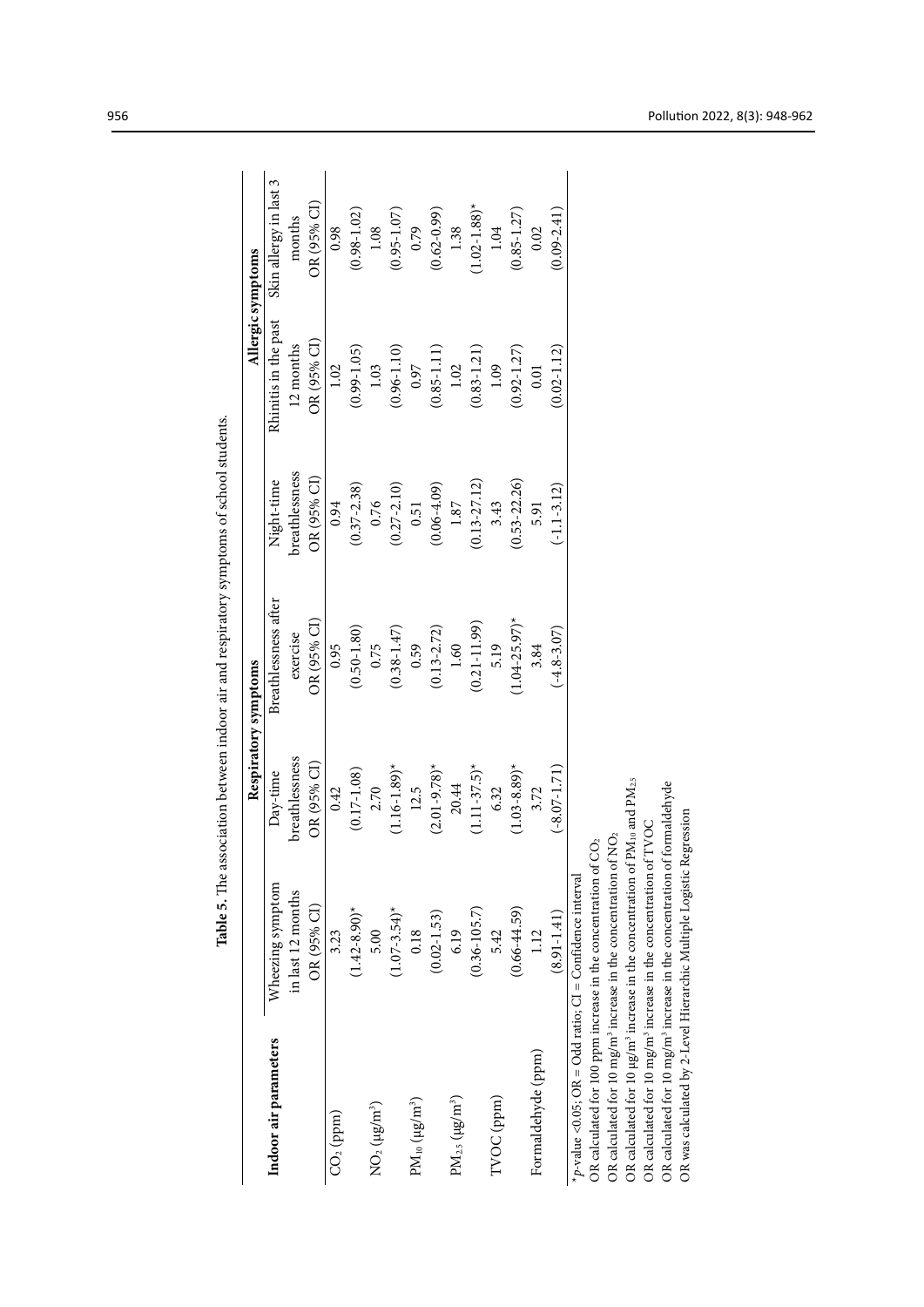| Respiratory symptoms                                                     | OR (95% CI)             | p           |
|--------------------------------------------------------------------------|-------------------------|-------------|
| Wheezing symptom in last 12 months                                       |                         |             |
| Doctor's diagnosed asthma                                                | 8.29 (3.70-16.10)       | $< 0.001**$ |
| Parental asthma/allergy                                                  | $2.13(1.10-4.15)$       | $0.026*$    |
| $CO2$ (ppm)                                                              | $1.01(1.01-1.11)$       | $< 0.001**$ |
| $NO2 (\mu g/m3)$                                                         | $1.03(1.01-1.21)$       | $0.028*$    |
| Day-time breathlessness                                                  |                         |             |
| Parental/sibling smoking                                                 | $1.65(0.81-3.38)$       | 0.171       |
| $NO2 (\mu g/m3)$                                                         | $1.02(1.02-1.35)$       | $0.044*$    |
| $PM_{10} (\mu g/m^3)$                                                    | $1.03(0.76-1.06)$       | 0.206       |
| $PM_{2.5} (\mu g/m^3)$                                                   | $2.25(0.26-19.51)$      | 0.459       |
| TVOC (ppm)                                                               | $1.30(1.10-1.52)$       | $0.002*$    |
| Breathlessness after exercise                                            |                         |             |
| TVOC (ppm)                                                               | 5.19 (1.04-25.97)*      | $0.038*$    |
| Night-time breathlessness                                                |                         |             |
| Female                                                                   | $2.33(1.08-5.03)^{*}$   | $0.028*$    |
| Doctor's diagnosed asthma                                                | 3.05 $(1.37 - 6.77)^*$  | $0.002*$    |
| Parental/sibling smoking                                                 | $2.90(1.12 - 7.47)^{*}$ | $0.014*$    |
| Skin allergy in the last 3 months                                        |                         |             |
| $PM_{2.5} (\mu g/m^3)$                                                   | $1.38(1.02 - 1.88)^*$   | $0.035*$    |
| * p-value < 0.05; ** p < 0.001; OR = Odd ratio; CI = Confidence interval |                         |             |

Table 6. The final model of the association between respiratory symptoms and allergies among secondary students

OR calculated for 100 ppm increase in the concentration of  $CO<sub>2</sub>$ 

OR calculated for 10 mg/m<sup>3</sup> increase in the concentration of  $NO<sub>2</sub>$ 

OR calculated for 10  $\mu$ g/m<sup>3</sup> increase in the concentration of PM<sub>10</sub> and PM<sub>2.5</sub>

OR calculated for  $10 \text{ mg/m}^3$  increase in the concentration of TVOC

OR was calculated by 2-Level Hierarchic Multiple Logistic Regression

significantly associated with the onset of breathlessness among adolescents (13-20 years old) in New York City areas. A recent review summarized the mediate effects of indoor TVOC exposure in pulmonary diseases (Alford and Kumar, 2021) and the most common symptoms documented were mucous membrane irritations, neurotoxic effects, respiratory symptoms (wheezing, cough, shortness of breath), skin symptoms, chemosensory changes and visual disturbance (Baccouche and Sevostianov, 2020). However, we found only two studies reported a significant association between VOCs exposure and breathlessness attack at nocturnal among the elderly (Alford and Kumar, 2021; Bentayeb et al., 2013). Therefore, future research should be undertaken to verify the interrelationship of TVOC exposure and the onset of breathlessness among children.

This study also showed that the onset of night-time breathlessness was more common in female and school children with conditions of doctor-diagnosed asthma and who's parental/ sibling smoking. This result support previous studies conducted among school children in Al-Khobar City, Saudi Arabia (Al-Dawood, 2001), Ukraine (Semotyuk et al., 2018), Juárez, Mexico (Bird and Staines-Orozco, 2016) and Shanxi, China (Li et al., 2019). Nevertheless, other studies found no association between parental/asthma smoking or environmental tobacco smoke (ETS) exposure and the onset of breathlessness (Takaoka et al., 2016; Wang et al., 2021).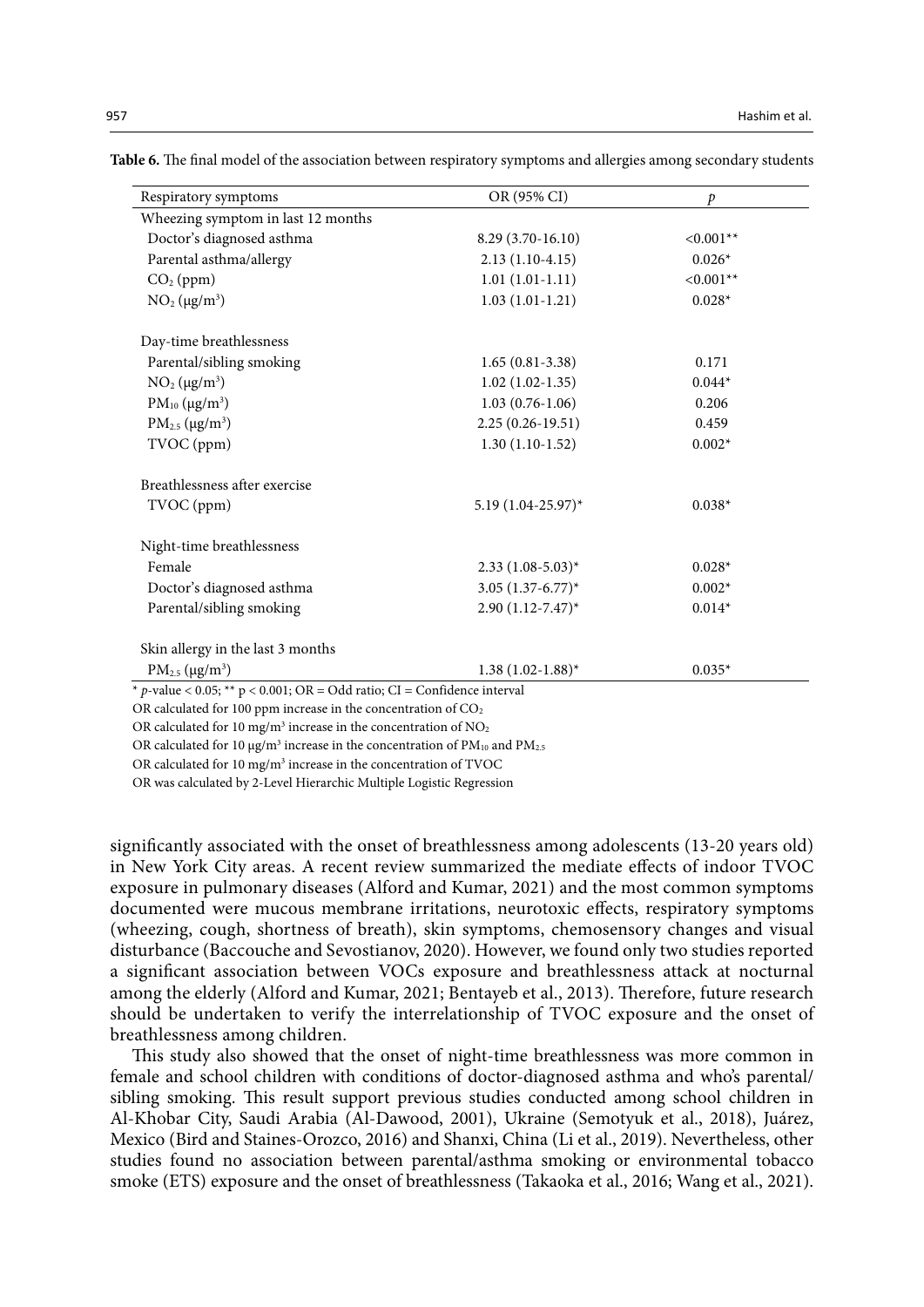This inconsistency finding probably is explained by the dose-response relationship. Studies conducted by Morkjaroenpong et al. (2002) and, Dai and Chan (2020) discovered that children who lived with active smokers who consumed more than 10 and 20 cigarettes/day, respectively had a greater risk of respiratory symptoms manifestation.

Among other indoor pollutants, we found the concentration of  $PM_{25}$  was significantly associated with the onset of skin allergy in the past 3 months. This result is in line with those of previous studies indicating that  $PM_{25}$  develop and aggravate the symptoms of skin allergic reactions (Majbauddin et al., 2016; Sugiyama et al., 2020). Recent transcriptome studies suggested that  $PM_{25}$  induce an inflammatory response in keratinocytes through reactive oxygen species (ROS) signaling (COX-2 or XDH), toll-like receptor signaling, IL6 signaling, aryl hydrocarbon receptor signaling, and NF-κB signaling. These pathophysiological pathways together with alteration of gene expression levels (IL-36γ and CXCL14) eventually affect the skin barrier functions or immune dysregulation (Kim et al., 2017; Liao et al., 2020).

Rhinitis has a complicated etiology. From a clinical perspective, allergic reactions do not affect everyone who is exposed to the same environmental factors, implying that hereditary factors play an important role in allergic manifestation (Song et al., 2015). This factor may be partly explained why we observed no clear associations between rhinitis symptoms with indoor pollutants and personal characteristics. Further exploration on the pathogenesis of rhinitis from different geographical and adopts a longitudinal perspective is therefore suggested.

Some limitations of this study should be noted. First, the nature of this cross-sectional study design, limit the possibility to form causal conclusions. Second, we have no information on the air quality levels outside the classrooms. However, we assumed that the ratios of indoor/ outdoor concentrations of all pollutants remain consistent throughout the year. Several studies were undertaken across Malaysia supported this assertion (Abidin et al., 2014; Norbäck et al., 2017a). Finally, the school children may erroneously provide information on respiratory and allergic symptoms in the self-administrative questionnaire that depends on their ability to recall events in the past. The influence of recall bias was minimized with a verification approach through face-to-face- interview following the completion of the questionnaire and telephone call with their respective parents.

#### **CONCLUSIONS**

In this study, we have found consistent associations between the onset of wheezing with indoor concentrations of  $NO_2$  and  $CO_2$ , which were more common among doctor-diagnosed asthma and whose parents had asthma/allergy. Distinctly, these associations provided further support for the genetic-environmental interaction that influenced the development of respiratory morbidities. Furthermore, this study agrees with the emerging evidence that indoor concentrations of  $PM_{25}$  were associated with the onset of skin allergy.

# **ACKNOWLEDGEMENT**

We thank all the school children that participated in this study and all school teachers for their great support and hospitality. The authors gratefully acknowledge all enumerators who have contributed to the data collection process.

#### **GRANT SUPPORT DETAILS**

This study was supported by Grants from the Universiti Putra Malaysia (UPM): High Impact Putra Grant (VOT 9598000) and Putra Grant-Putra Graduate Initiative (Project code: GP-IPS/2018/9648600).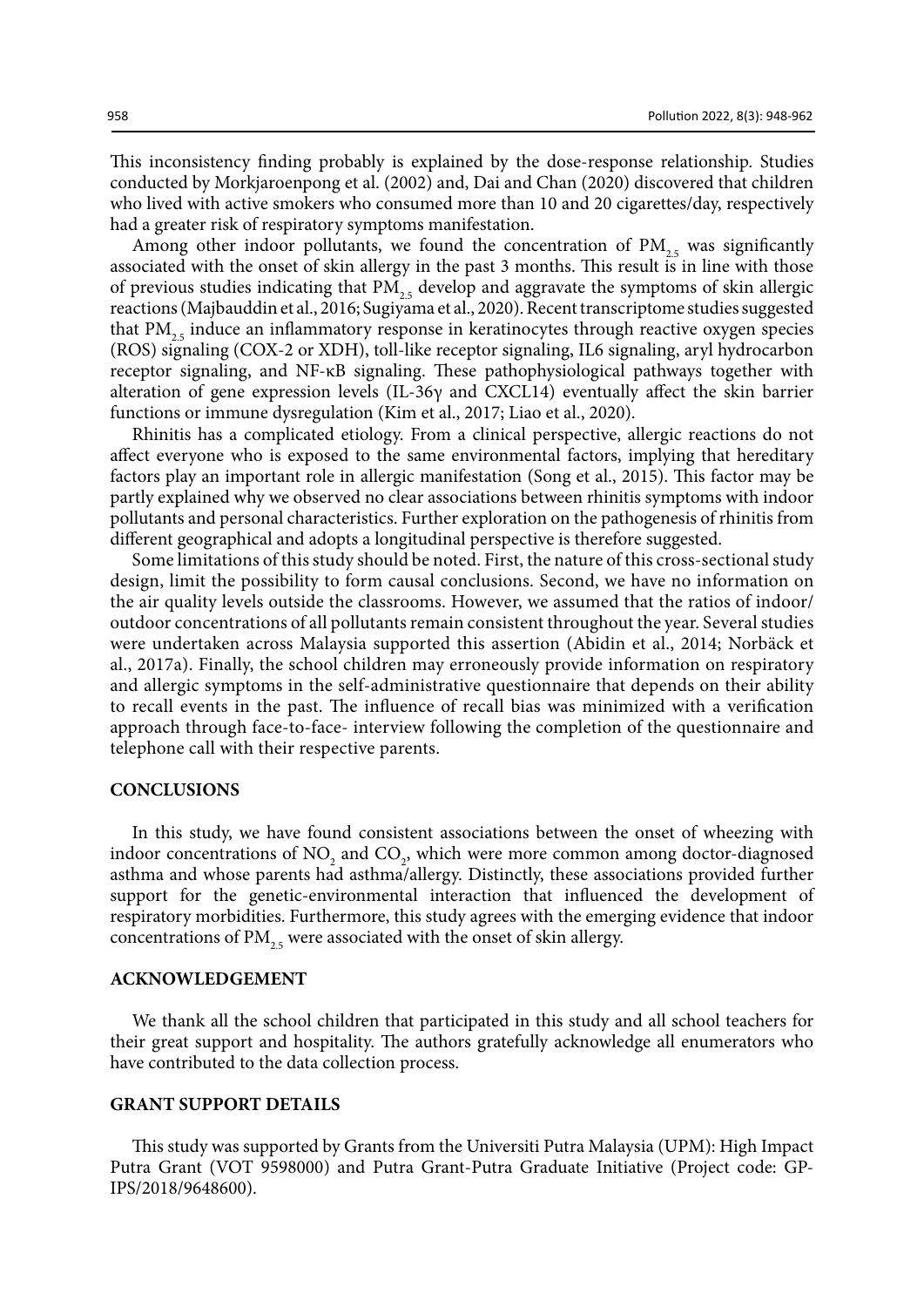# **CONFLICT OF INTEREST**

The authors declare that there is not any conflict of interests regarding the publication of this manuscript. In addition, the ethical issues, including plagiarism, informed consent, misconduct, data fabrication and/ or falsification, double publication and/or submission, and redundancy has been completely observed by the authors.

# **LIFE SCIENCE REPORTING**

This study was approved by the Ethics Committee for Research Involving Human Subjects Universiti Putra Malaysia (JKEUPM-2018-189). Written informed consents were obtained from the guardians before enrollment in this study, with the addition of the children's assent.

# **REFERENCES**

- Aalderen, W.M. Van (2012). Childhood Asthma: Diagnosis and Treatment. Scientifica (Cairo), 2012; 1–18.
- Abidin, E.Z., Semple, S., Rasdi, I., Ismail, S.N.S. and Ayres, J.G. (2014). The relationship between air pollution and asthma in Malaysian schoolchildren. Air Qual. Atmos. Heal., 7; 421–432.
- Al-Dawood, K. (2001). Parental Smoking and the Risk of Respiratory Symptoms Among Schoolboys in Al-Khobar City, Saudi Arabia. J. Asthma, 38; 149–154.
- Alford, K.L.and Kumar, N. (2021). Pulmonary Health Effects of Indoor Volatile Organic Compounds A Meta-Analysis. Int. J. Environ. Res. Public Health, 18; 1–11.
- ASCIA (Australasian Society of Clinical Immunology and Allergy) (2016). Skin prick testing for the diagnosis of allergic disease - A manual for practitioners. Retrieved January 14, 2018, from https:// www.allergy.org.au/images/stories/pospapers/ASCIA\_SPT\_Manual\_March\_2016.pdf.
- Asher, M.I., García-Marcos, L., Pearce, N.E. and Strachan, D.P. (2020). Trends in worldwide asthma prevalence. Eur. Respir. J., 56(6); 1-32.
- Askariyeh, M.H., Venugopal, M., Khreis, H. and Birt, A. (2020). Near-Road Traffic-Related Air Pollution:Resuspended PM2.5 from Highways and Arterials. Int. J. Environ. Res. Public Health, 17; 1–11.
- Baccouche, B.M. and Sevostianov, V.I. (2020). Mechanisms of VOC Pollution-Induced Respiratory Dysfunction: A Review. New Maxico J. Sci., 54; 2–13.
- Benedictis, D. De, Bush, A. (2007). The Challenge of Asthma in Adolescence. Pediatr. Pulmonol., 42; 683–692.
- Bennett, J., Davy, P., Trompetter, B., Wang, Y., Pierse, N., Boulic, M., Phipps, R. and Howden-chapman, P. (2018). Sources of indoor air pollution at a New Zealand urban primary school; a case study. Atmos. Pollut. Res., 10; 435–444.
- Bentayeb, M., Billionnet, C., Baiz, N., Derbez, M., Kirchner, S. and Annesi-Maesano, I. (2013). Higher prevalence of breathlessness in elderly exposed to indoor aldehydes and VOCs in a representative sample of French dwellings. Respir. Med., 107; 1598–1607.
- Bird, Y. and Staines-Orozco, H. (2016). Pulmonary effects of active smoking and secondhand smoke exposure among adolescent students in Juárez, Mexico. Int. J. COPD, 11; 1459–1467.
- Branco, P.T.B.S., Alvim-Ferraz, M.C.M., Martins, F.G., Ferraz, C., Vaz, L.G. and Sousa, S.I.V. (2020). Science of the Total Environment Impact of indoor air pollution in nursery and primary schools on childhood asthma. Sci. Total Environ., 745; 1–11.
- Cai, G., Hashim, J.H., Hashim, Z., Ali, F., Bloom, E., Larsson, L., Lampa, E. and Norbäck, D. (2011). Fungal DNA, allergens, mycotoxins and associations with asthmatic symptoms among pupils in schools from Johor Bahru, Malaysia. Pediatr. Allergy Immunol., 22; 290–297.
- Cao, S., Wen, D., Li, S., Duan, X., Zhang, Y., Gong, J., Guo, Q., Xu, X., Qin, N., Meng, X. and Zhang, J.J. (2020). Changes in children's asthma prevalence over two decades in Lanzhou: effects of socioeconomic, parental and household factors. J. Thorac. Dis., 12; 6365–6378.
- Chinratanapisit, S., Suratannon, N., Pacharn, P., Sritipsukho, P. and Vichyanond, P. (2019). Prevalence and severity of asthma, rhinoconjunctivitis and eczema in children from the Bangkok area: The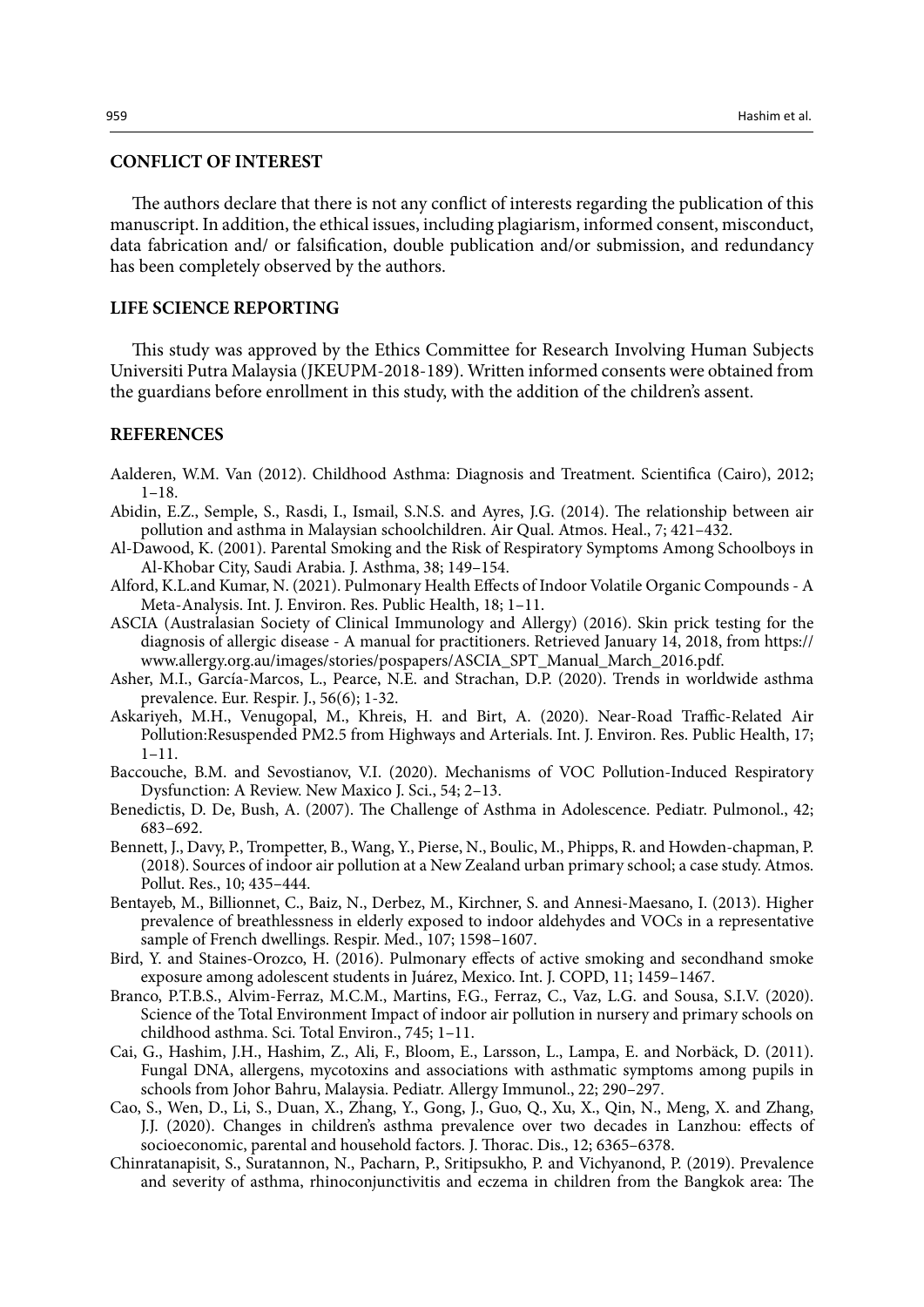Global Asthma Network (GAN) Phase I. Asian Pacific J. Allergy Immunol., 37; 226–231.

- Dai, S. and Chan, K.C. (2020). Associations of household environmental tobacco smoke exposure with respiratory symptoms and utilisation of medical services in healthy young children in Hong Kong. Tob. Induc. Dis., 18; 1–9.
- Del-Rio-Navarro, B.E., Navarrete-Rodríguez, E.M., Berber, A., Reyes-Noriega, N. and Álvarez, L.G.-M. (2020). The burden of asthma in an inner-city area: A historical review 10 years after ISAAC. World Allergy Organ. J., 13; 1–12.
- Deng, Q., Lu, C., Yu, Y., Li, Y., Sundell, J. and Norbäck, D. (2016). Early life exposure to traffic-related air pollution and allergic rhinitis in preschool children. Respir. Med., 121; 67–73.
- DOSM (Department of Statistics Malaysia) (2020). Kependudukan Negeri Sabah. Putrajaya. Retrieved December 2, 2021, from https://www.dosm.gov.my/v1/uploads/files/6\_Newsletter/Newsletter 2020/ DOSM\_DOSM\_SABAH\_1\_2020\_Siri-86.pdf
- Enkh-Undraa, D., Kanda, S., Shima, M., Shimono, T., Miyake, M., Yoda, Y., Nagnii, S. and Nishiyama, T. (2019). Coal burning-derived SO2 and traffic-derived NO2 are associated with persistent cough and current wheezing symptoms among schoolchildren in Ulaanbaatar, Mongolia. Environ. Health Prev. Med., 24; 1–11.
- Fan, X.-J., Yang, C., Zhang, L., Fan, Q., Li, T., Bai, X., Zhao, Z.-H., Zhang, X. and Norback, D. (2017). Asthma symptoms among Chinese children: The role of ventilation and PM10 exposure at school and home. Int. J. Tuberc. Lung Dis., 21; 1187–1193.
- Foldvary, V., Beko, G., Langer, S., Arrhenius, K. and Petras, D. (2017). Effect of energy renovation on indoor air quality in multifamily residential buildings in Slovakia. Build. Environ., 122; 363–372.
- Fraga, S., Ramos, E., Martins, A., Samúdio, M.J., Silva, G., Guedes, J., Fernandes, E.O. and Barros, H. (2008). Indoor air quality and respiratory symptoms in Porto schools. Rev. Port. Pneumol. (English Ed.), 14; 487–507.
- Gabriel, M.F., Paciência, I., Felgueiras, F., Rufo, Cj.C., Mendes, F.C., Farraia, M., Mourão, Z., Moreira, A. and Fernandes, E. de O. (2021). Environmental quality in primary schools and related health effects in children. An overview of assessments conducted in the Northern Portugal. Energy Build., 250;  $1 - 14.$
- Gaffin, J.M., Hauptman, M., Petty, C.R., Sheehan, W.J., Lai, P.S., Wolfson, J.M., Gold, D.R. and Coull, B.A. (2018). Nitrogen dioxide exposure in school classrooms of inner-city children with asthma. J. Allergy Clin. Immunol., 141; 2249–2255.e2.
- Goh, S.H., Chong, K.W., Chiang, W.C., Goh, A. and Loh, W. (2021). Outcome of drug provocation testing in children with suspected beta-lactam hypersensitivity. Asia Pac. Allergy, 11; 1–10.
- Goldizen, F.C., Sly, P.D. and Knibbs, L.D. (2016). Respiratory Effects of Air Pollution on Children. Pediatr. Pulmonol., 51; 94–108.
- Holst, G.J., Pedersen, C.B., Thygesen, M., Brandt, J., Geels, C., Bønløkke, J.H. and Sigsgaard, T. (2020). Air pollution and family related determinants of asthma onset and persistent wheezing in children: nationwide case-control study. BMJ, 370; 1–9.
- Hua, A.K. (2018). Applied chemometric approach in identification sources of air quality pattern in Selangor, Malaysia. Sains Malays., 47; 471–479.
- Kamaruddin, A.S., Jalaludin, J. and Hamedon, T. (2016). Exposure to Industrial Air Pollutants and Respiratory Health School and Home Exposure among Primary School Children in Kemaman, Terengganu. Int. J. Appl. Chem., 12; 45–50.
- Kim, H.-J., Bae, I.-H., Son, E.D., Park, J., Cha, N., Na, H., Jung, C., Go, Y.-S., Kim, D.-Y., Lee, T.R. and Shin, D.W. (2017). Transcriptome analysis of airborne PM2.5-induced detrimental effects on human keratinocytes. Toxicol. Lett., 273; 26–35.
- Li, T., Zhang, X., Li, C., Bai, X., Zhao, Z. and Norback, D. (2019). Onset of respiratory symptoms among Chinese students: Associations with dampness and redecoration, PM10, NO2, SO2 and inadequate ventilation in the school. J. Asthma, 57; 495–504.
- Liao, Z., Nie, J. and Sun, P. (2020). The impact of particulate matter (PM2.5) on skin barrier revealed by transcriptome analysis: Focusing on cholesterol metabolism. Toxicol. Reports, 7; 1–9.
- Liu, H.-Y., Dunea, D., Iordache, S. and Pohoata, A. (2018). A Review of Airborne Particulate Matter Effects on Young Children's Respiratory Symptoms and Diseases. Atmosphere (Basel), 9; 1–18.
- Ma'pol, A., Hashim, J.H., Norbäck, D., Weislander, G., Hashim, Z. and Isa, Z.M. (2019). FeNO level and allergy status among school children in Terengganu, Malaysia. J. Asthma, 57(8); 842-849.
- Madureira, J., Paciencia, I., Rufo, J., Ramos, E., Barros, H., Teixeira, J.P. and Fernandes, E. de O. (2015).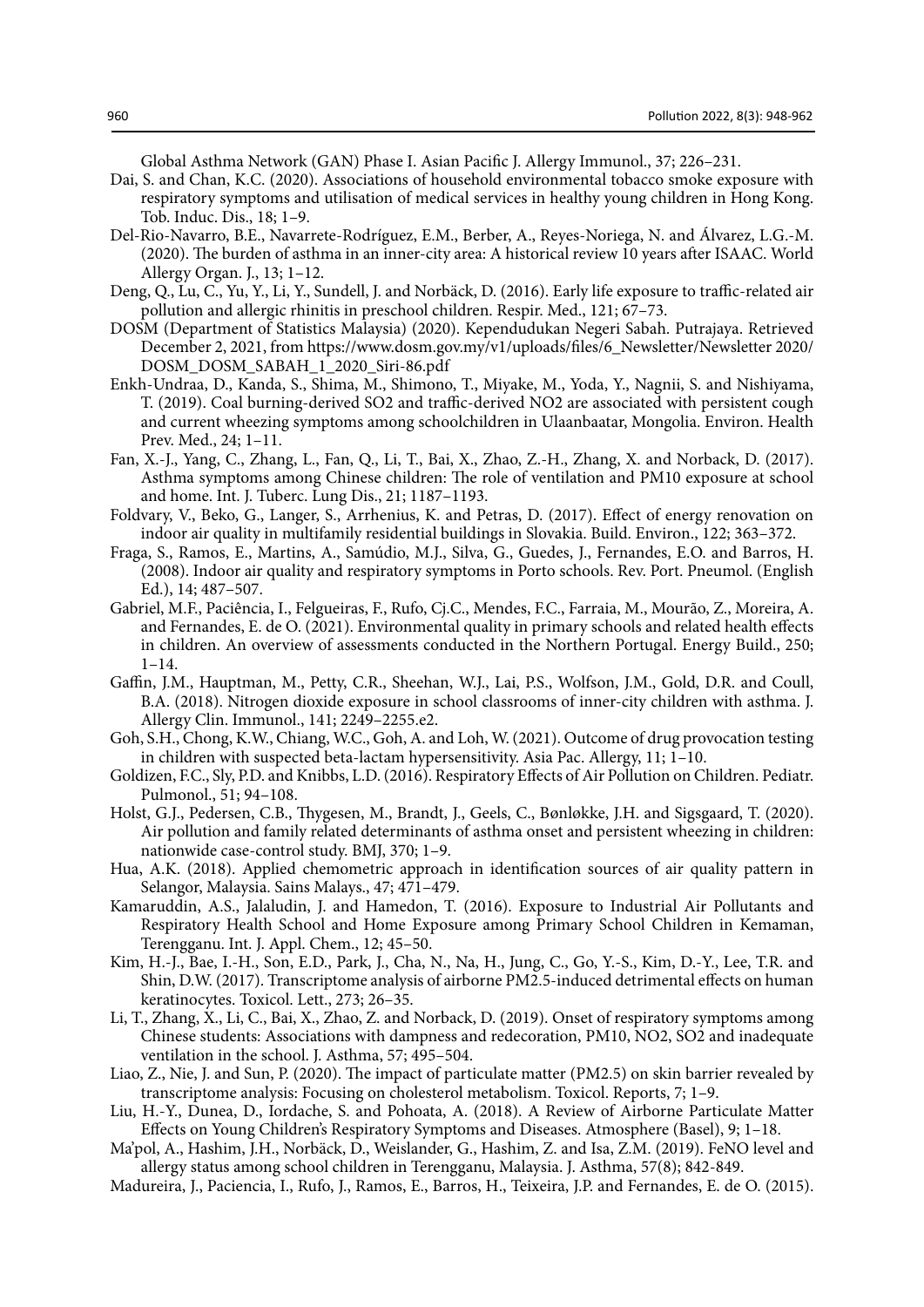Indoor air quality in schools and its relationship with children's respiratory symptoms. Atmos. Environ., 118; 145–156.

- Madureira, J., PAciencia, I., Rufo, J., Severo, M., Ramos, E., Barros, H. and Fernandes, E.D.O. (2016). Source apportionment of CO2, PM10 and VOCs levels and health risk assessment in naturally ventilated primary schools in Porto, Portugal. Build. Environ., 96; 198–205.
- Majbauddin, A., Onishi, K., Otani, S., Kurosaki, Y. and Kurozawa, Y. (2016). Association between Asian Dust-Borne Air Pollutants and Daily Symptoms on Healthy Subjects: A Web-Based Pilot Study in Yonago, Japan. J. Environ. Public Health, 2016; 1–6.
- Mann, J.K., Balmes, J.R., Bruckner, T.A., Mortimer, K.M., Margolis, H.G., Pratt, B., Hammond, S.K., Lurmann, F.W. and Tager, I.B. (2010). Short-Term Effects of Air Pollution on Wheeze in Asthmatic Children in Fresno, California. Environ. Health Perspect., 118; 1497–1502.
- Mentz, G., Robins, T.G., Batterman, S. and Naidoo, R.N. (2018). Acute respiratory symptoms associated with short term fluctuations in ambient pollutants among schoolchildren in Durban, South Africa. Environ. Pollut., 233; 529–539.
- Mohd Isa, K.N., Hashim, Z., Jalaludin, J., Norbäck, D., Jabbar, M.A. and Hashim, J.H. (2020a). The Impact of Exposure to Indoor Pollutants on Allergy and Lung Inflammation among School Children in Selangor, Malaysia: An Evaluation Using Factor Analysis. Aerosol Air Qual. Res., 20; 2371–2383.
- Mohd Isa, K.N., Hashim, Z., Jalaludin, J., Than, L.T.L. and Hashim, J.H. (2020b). The Effects of Indoor Pollutants Exposure on Allergy and Lung Inflammation: An Activation State of Neutrophils and Eosinophils in Sputum. Int. J. Environ. Res. Public Health, 17; 1–18.
- Morkjaroenpong, V., Rand, C.S., Butz, A.M., Huss, K., Eggleston, P., Malveaux, F.J. and Bartlett, S.J. (2002). Environmental tobacco smoke exposure and nocturnal symptoms among inner-city children with asthma. J. Allergy Clin. Immunol., 110; 147–153.
- Moustaki, M., Loukou, I., Tsabouri, S. and Douros, K. (2017). The Role of Sensitization to Allergen in Asthma Prediction and Prevention. Front. Pediatr., 5; 1–8.
- Norbäck, D., Hashim, J.H., Hashim, Z., Cai, G.-H., Sooria, V., Ismail, S.A. and Wieslander, G. (2017a). Respiratory symptoms and fractional exhaled nitric oxide (FeNO) among students in Penang, Malaysia in relation to sign of dampness at school and funfal DNA in school dust. Sci. Total Environ., 577; 148–154.
- Norbäck, D., Hisham, J., Hashim, Z. and Ali, F. (2017b). Volatile organic compounds (VOC), formaldehyde and nitrogen dioxide (NO2) in schools in Johor Bahru, Malaysia: Associations with rhinitis, ocular, throat and dermal symptoms, headache and fatigue. Sci. Total Environ., 592; 153–160.
- Norbäck, D., Hisham, J., Hashim, Z., Cai, G., Sooria, V., Aizat, S. and Wieslander, G. (2017c). Respiratory symptoms and fractional exhaled nitric oxide (FeNO) among students in Penang, Malaysia in relation to signs of dampness at school and fungal DNA in school dust. Sci. Total Environ., 577; 148–154.
- Norbäck, D., Markowicz, P., Cai, G., Hashim, Z., Ali, F., Zheng, Y., Lai, X., Spangfort, M.D., Larsson, L. and Hashim, J.H. (2014). Endotoxin, Ergosterol, Fungal DNA and Allergens in Dust from Schools in Johor Bahru, Malaysia - Associations with Asthma and Respiratory Infections in Pupils. PlosOne, 9; 1–10.
- Nyenhuis, S.M., Dixon, A.E. and Ma, J. (2017). Impact of Lifestyle Interventions Targeting Healthy Diet, Physical Activity, and Weight Loss on Asthma in Adults: What Is the evidence? J. Allergy Clin. Immunol. Pract., 6; 751–763.
- Olaniyan, T., Jeebhay, M., Röösli, M., Naidoo, R.N., Künzli, N., Hoogh, K. de, Saucy, A., Badpa, M., Baatjies, R., Parker, B., Leaner, J. and Dalvie, M.A. (2020). The association between ambient NO2 and PM2.5 with the respiratory health of school children residing in informal settlements: A prospective cohort study. Environ. Res., 186(2); 1-8.
- Othman, M., Latif, M.T. and Matsumi, Y. (2019). The exposure of children to PM2.5 and dust in indoor and outdoor school classrooms in Kuala Lumpur City Centre. Ecotoxicol. Environ. Saf., 170; 739– 749.
- Paciência, I. and Rufo, J.C. (2020). Urban-level environmental factors related to pediatric asthma. Porto Biomed. J., 5; 1–12.
- Patel, M.M., Chillrud, S.N., Correa, J.C., Hazi, Y., Feinberg, M., Deepti, K., Prakash, S., Ross, J.M., Levy, D. and Kinney, P.L. (2010). Traffic-Related Particulate Matter and Acute Respiratory Symptoms among New York City Area Adolescents. Environ. Health Perspect., 118; 1338–1343.
- Prieto-parra, L., Yohannessen, K., Brea, C., Vidal, D., Ubilla, C.A. and Ruiz-rudolph, P. (2017). Air